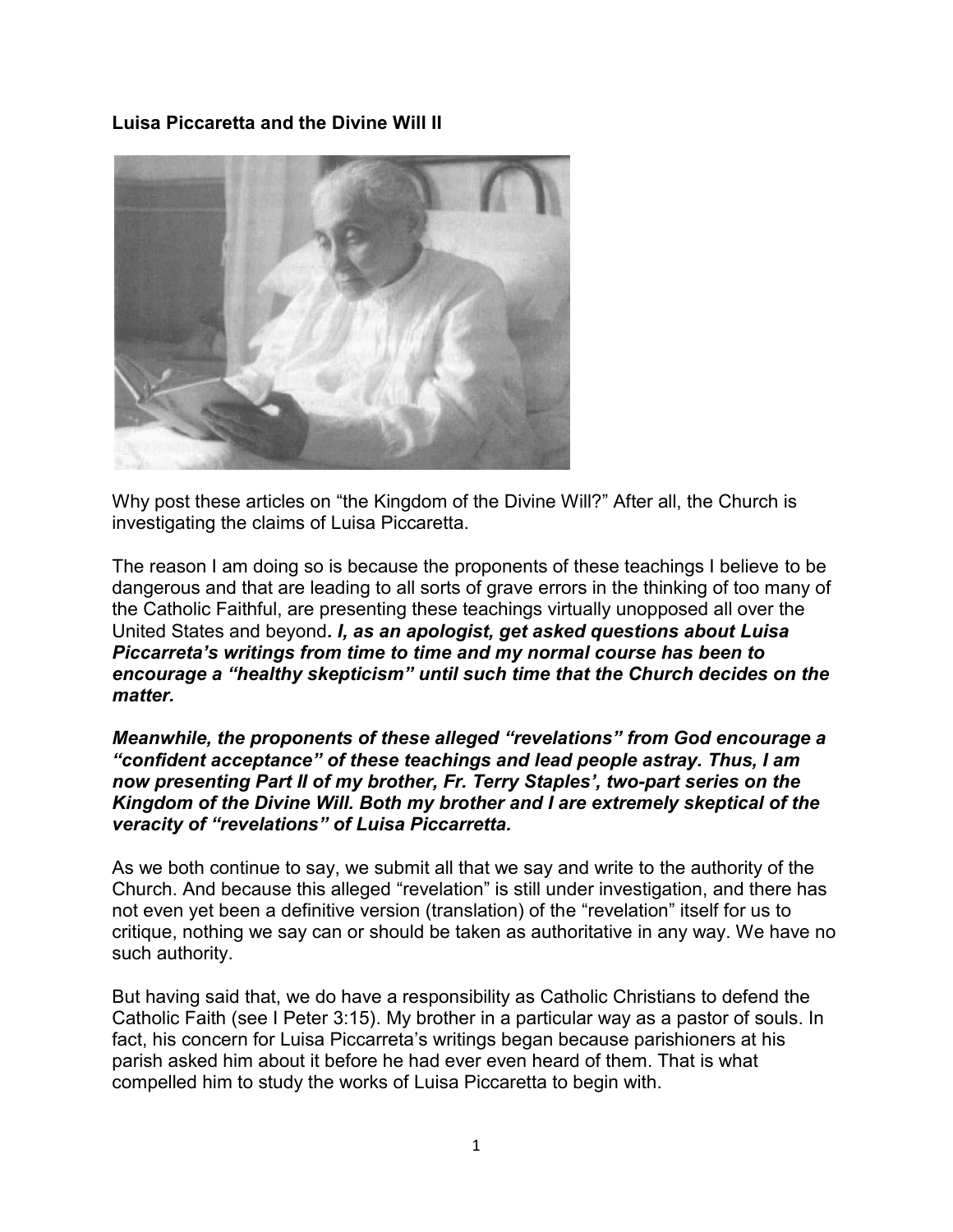At any rate, here is Part II as promised:

# **Is Luisa Piccarreta's**

### **"Kingdom of the Divine Will"**

## **Catholic?**

# **A Critique By: Fr. Staples**

#### **St. Mary of Sorrows Church**

#### **Fairfax, VA**

## **Oct 16, 1997**

 In the following pages, evidence will be given to demonstrate that the writings of Luisa Piccarreta contain many doctrines which are completely contrary to the Catholic faith which comes to us from the Apostles. It seems there are two principle errors from which many others flow. These two principle errors will be documented and some of the other errors will also be briefly mentioned.

The first principle error in Luisa's writings is that they clearly violate the Catholic notion of Divine Revelation. She clearly states that what she has received is a new revelation, never before communicated to the Church, which is necessary for all the faithful to adhere to and understand if they hope to attain to the new and higher level of beatitude which God desires for all his children and has made available solely through her writings. She claims to be the founder of a totally new dispensation, a new way of holiness, a new way of being united with God which has only been lived by three people before Luisa: Adam and Eve (before the Fall) and Mary. These "revelations" cannot be true because they contradict the Church's teaching on the nature of divine revelation and the role of private revelation in the Church.

The second principle error in Luisa's writings pertain to her notion of how the human will is related to, and cooperates with, the divine will. Luisa clearly and repeatedly teaches that when one receives this new "Sacrament" of the Divine Will the human will ceases to function as such and the Divine Will acts in the creature in such a way that the action is purely divine. This notion has been condemned by the Church when dealing with the Christological heresy of monothelitism.

### NEW REVELATION??

 The first principle error in Luisa's messages is that they cannot be reconciled with the Church's understanding of divine revelation. The following texts define some of the essential characteristics of divine revelation: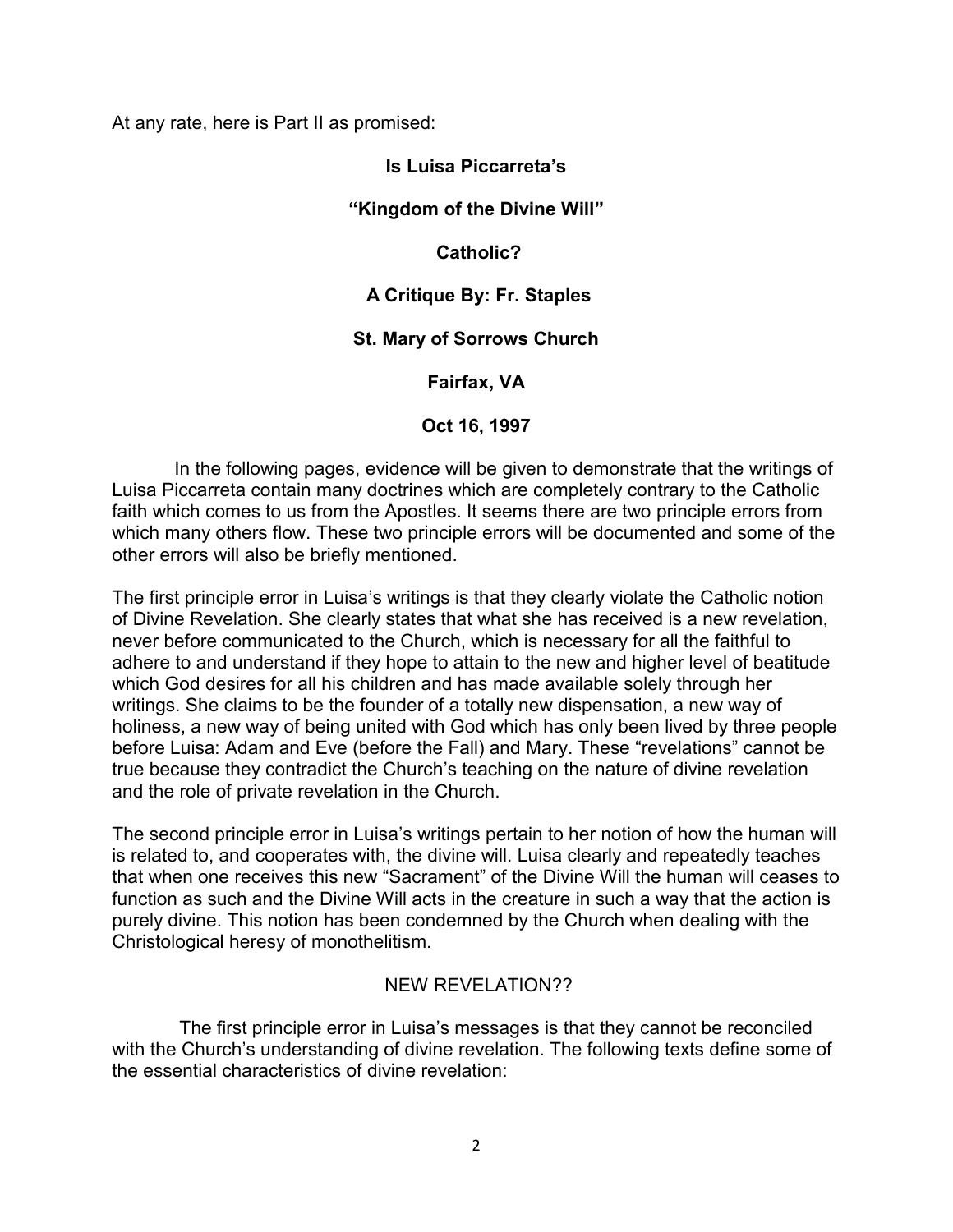1. "The Christian economy, therefore, since it is the new and definitive covenant, will never pass away; and **no new public revelation is to be expected before the glorious manifestation of our Lord**, Jesus Christ (cf. 1 Tim 6:14 ,l Tit. 2:13)." [1]

2. **"Everything we need for holiness and increase in faith has been handed on from the Apostles once and for all (cf. Jude 3). What was handed on by the apostles comprises everything that serves to make the People of God live their lives in holiness and increase their faith.** In this way the Church, in her doctrine, life and worship, perpetuates and transmits to every generation all that she herself is, **all that she believes**." [2]

3. "And **Tradition transmits in its entirety** the Word of God which has been entrusted to the apostles by Christ the Lord and the Holy Spirit" [3]

4. "Throughout the ages, there have been so-called "private" revelations, some of which have been recognized by the authority of the Church. They do not belong, however, to the deposit of faith. **It is not their role to improve or complete Christ's definitive Revelation**, but to help live more fully by it in a certain period of history. Guided by the magisterium of the Church, the sensus fidelium knows how to discern and welcome in these revelations whatever constitutes an authentic call of Christ or his saints to the Church."

**"Christian faith cannot accept "revelations" that claim to surpass or correct the Revelation of which Christ is the fulfilment**, as is the case in certain non-Christian religions and also in certain recent sects which base themselves on such 'revelations.'" [4]

Luisa's writings clearly contradict these teachings of the Church. This contradiction can be seen in the following selections from her writings. The format used in this critique is as follows: first Her words are cited and numbered and a brief commentary follows.

1. Jesus to Luisa: "Having sent forth from the bosom of my Creative Power the first two FIATs, I wish to emit the third FIAT, since I cannot contain my Love any longer. **This will complete the work that poured forth from Me**. **Otherwise, the work of Creation as well as Redemption would remain incomplete**."(BH, p. 119) [5]

Comments: According to Luisa, the first two fiats were the creation and the fiat of Mary. This third fiat, made by Luisa, completes the work of creation and redemption. Here Luisa is claiming that via her 'private revelation' God is revealing to the entire Church the full meaning of creation and redemption. Furthermore, **she is claiming that without her the redemption would remain incomplete!!** According to Church teaching (cf. Above), Christ's definitive revelation which He entrusted to the Apostles cannot be added to or surpassed.

2. Jesus to Luisa: "Now, daughter, you also [i.e. along with Mary] are unique in my Mind; and you will be unique in history. There will not be–either before or after you–any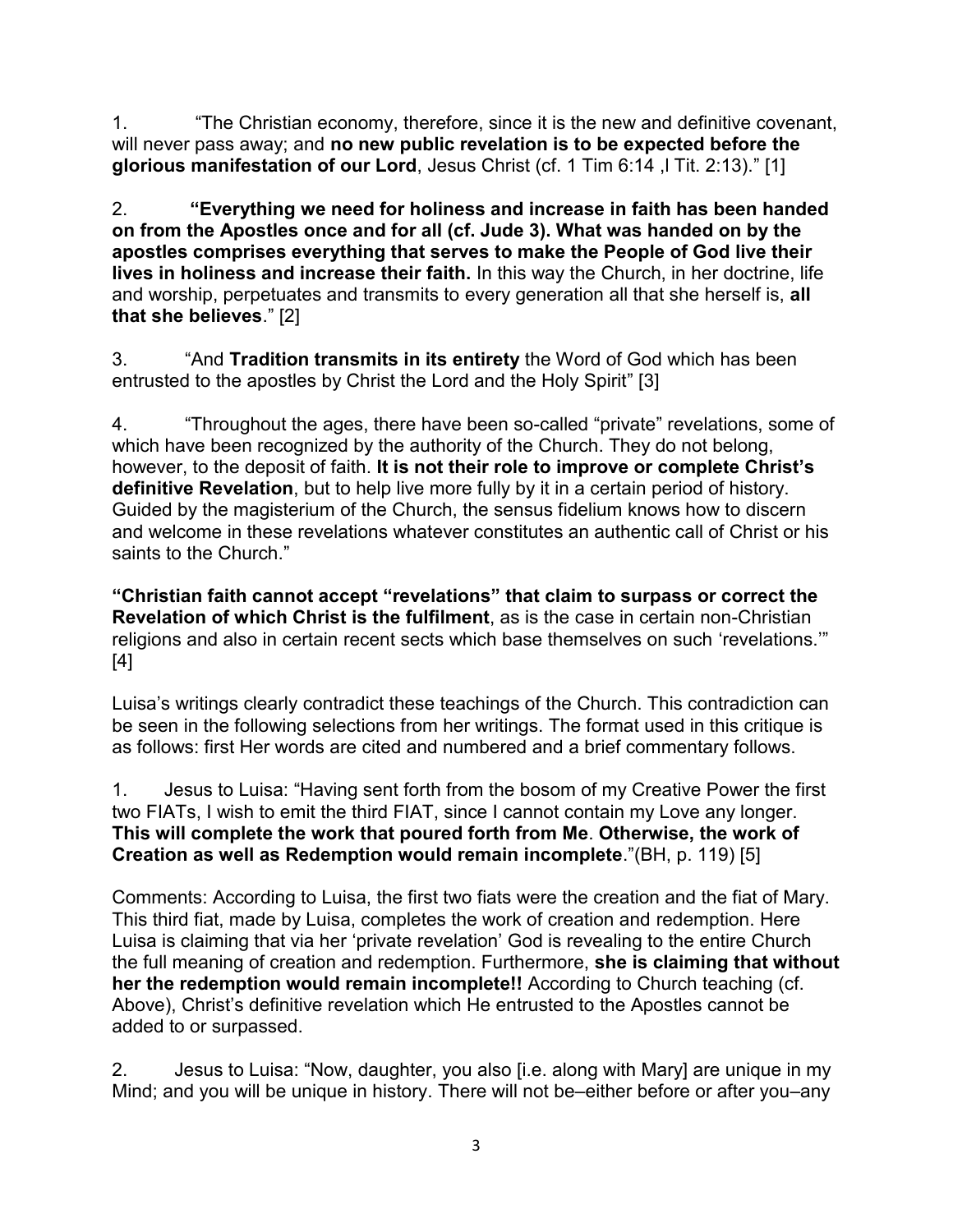other creature for whom **I will obligate through necessity** the assistance of my Ministers…. How much attention is required from you and them. **You, in receiving from Me**, as a second mother, The Great Gift Of My Will and to know all Its qualities, and **my ministers in receiving It from you** To Fulfill In My Church The '*Fiat Voluntas Tua*' in Heaven as It is on earth." (p. 12, BH).

Comments: Luisa is saying that the ministers of the Church must receive from her the message of the Divine Will in order to fulfill God's plan. One cannot be obligated through necessity to follow a private revelation.

3. Luisa claims supremacy over all the Church. Jesus to Luisa: "Since my Mother was entrusted to Me and, being a Priest to Her, I entrusted to Her as a sanctuary **all the laws, precepts and doctrines that the Church needed to possess**. And, faithful as She was and zealous for even one of my words so they would not be lost, She deposited them in my faithful disciple, John. And **for that reason my Mother has supremacy over all the Church. In the same way I have done this with you**. Being necessary to serve the *Fiat Voluntas Tua* to all the Church, I have entrusted you to one of my ministers so that you might deposit in him everything I reveal to you about my Will: The Goods that it contains and how the creature should enter into it and how **the paternal kindness wants to open another era of grace**, putting the goods he possesses in heaven in common with the creature and restoring to man his lost happiness." (p. 14 BH).

Comments: Luisa is claiming to have received a new "deposit" of faith which parallels the revelation given to the Apostles.

4. Luisa: new way of union, new way of praying; Our Lord to Luisa, "…it is certain that I have called you first over other souls. Because **to no other souls**, however much I have loved them, **have I shown How to live in my Will**, The effects, the marvels, the riches that the creature receives who acts in my supreme will. **Search the lives of the Saints as much as you wish or in books of doctrine and you will not find the wonders of My Will working in the creature and the creature acting in my will. The most you will find will be resignation, abandonment, the union of wills, but the divine will working in the creature and the creature in my will, you will not find this in anyone.** This signifies that the time had not arrived in which my kindness would call the creature to live in such a sublime state. Moreover, **even the way I ask you to pray is not found in any other**…" (p. xix, BH).

Comment: Notice here that Luisa does not claim that her teachings are in any way connected with the Tradition received. They are coming from outside what has been handed on. There *is* a genuine development of doctrine within the Church which is described in *Dei Verbum*, especially paragraph 8. This document says, "The Tradition that comes from the apostles makes progress in the Church, with the help of the Holy Spirit. There is a growth in insight into the realities and words that are being passed on." **Every legitimate development in the Church must be organically connected to the Tradition: it builds upon and deepens what is already present**. Classically,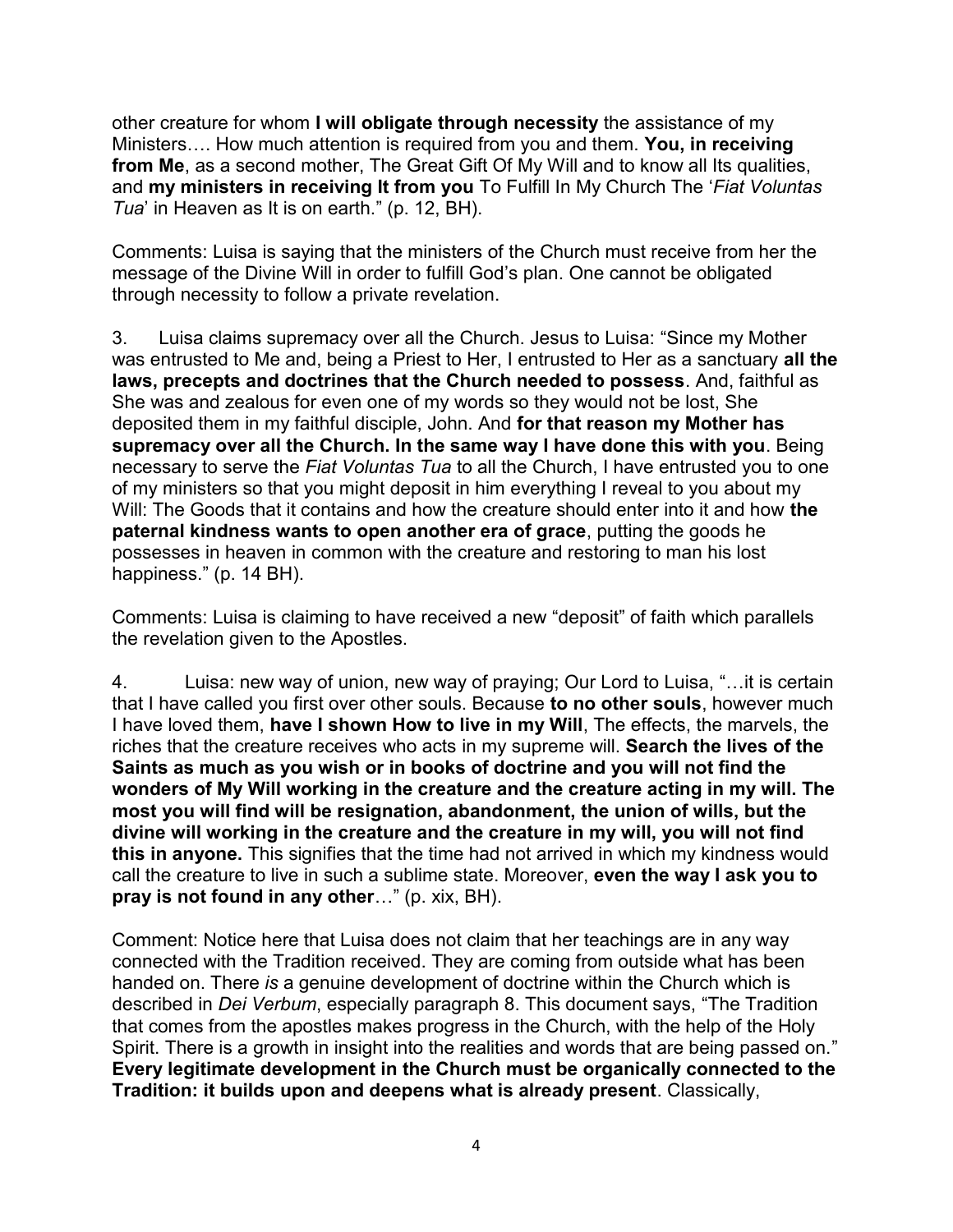legitimate development can be compared to the growth of a plant, e.g. Jesus compares the Kingdom to the growth of a mustard seed. Over the years it gradually expands and yet remains the same plant. [6] Luisa's new revelations are not, by her own admission, connected with the mind of the Church which is rooted in the Tradition. They cannot represent a genuine development of doctrine.

Some will argue, "But Luisa's writings fulfill the Lord's prayer, doesn't that imply they are rooted in the Tradition?" This begs the question. The question is, do her writings fulfill the Lord's prayer? And, how do we know? We must interpret the Scriptures with the mind of the Church. We cannot base our interpretation on a private revelation. Vatican II teaches: "But since sacred Scripture must be read and interpreted with its divine authorship in mind, no less attention must be devoted to the content and unity of the whole of Scripture, **taking into account the Tradition of the entire Church and the analogy of faith**, if we are to derive their true meaning from the sacred texts" (DV #12). Luisa's interpretation of the Lord's prayer is completely novel by her own admission. She says, "It is true that ever since I came to the earth the Church prays the 'Our Father' which asks that my Kingdom come so that my Will be done on earth as It is in Heaven. But who thinks of what they are asking for? It can be said that all the importance of this request remained in my Will and that creatures pray it only to pray it, without really comprehending, nor having real interest in obtaining what they are asking for" (BH, p. 19).

Luisa clearly states that the interpretation she is giving to the Our Father is without precedent and is not rooted in Tradition. Her teachings have not developed from the Tradition and are foreign to the analogy of faith. No teaching of the Church or interpretation of Scripture can be based solely on private revelation without reference to the living Tradition. **Luisa teaches explicitly that her doctrine is not a development from Tradition but a new revelation**. Therefore, her doctrine does not fulfill the Lord's prayer according to Catholic interpretation.

5. Jesus to Luisa, "Then the Divine Will will breathe through their soul. It will give the soul the life, the effects, and the value of Life in my Will. But **if it is not known, how will they be able to love and to want such a holy life**. It is the greatest glory that the creature can give Me."

"The sanctity of the other virtues is quite known throughout the Church and whoever wants can imitate it. For that reason I am in no hurry to disseminate its knowledge. **But the sanctity of living in My Will, its effects, the worth that it contains, the final touch that my creative hand will give the creature to make him similar to me is not vet known**. This is why it is urgent that all I have said to you be known. And if you do not do this, you would, so to speak, restrict my Will and repress in Me the flames that consume Me and cause Me to delay the complete glory that creation owes Me." (P. 2 BH).

Comments: Clearly, Luisa is claiming that only through the revelations she has received can someone attain the knowledge necessary to reach the highest degree of sanctity.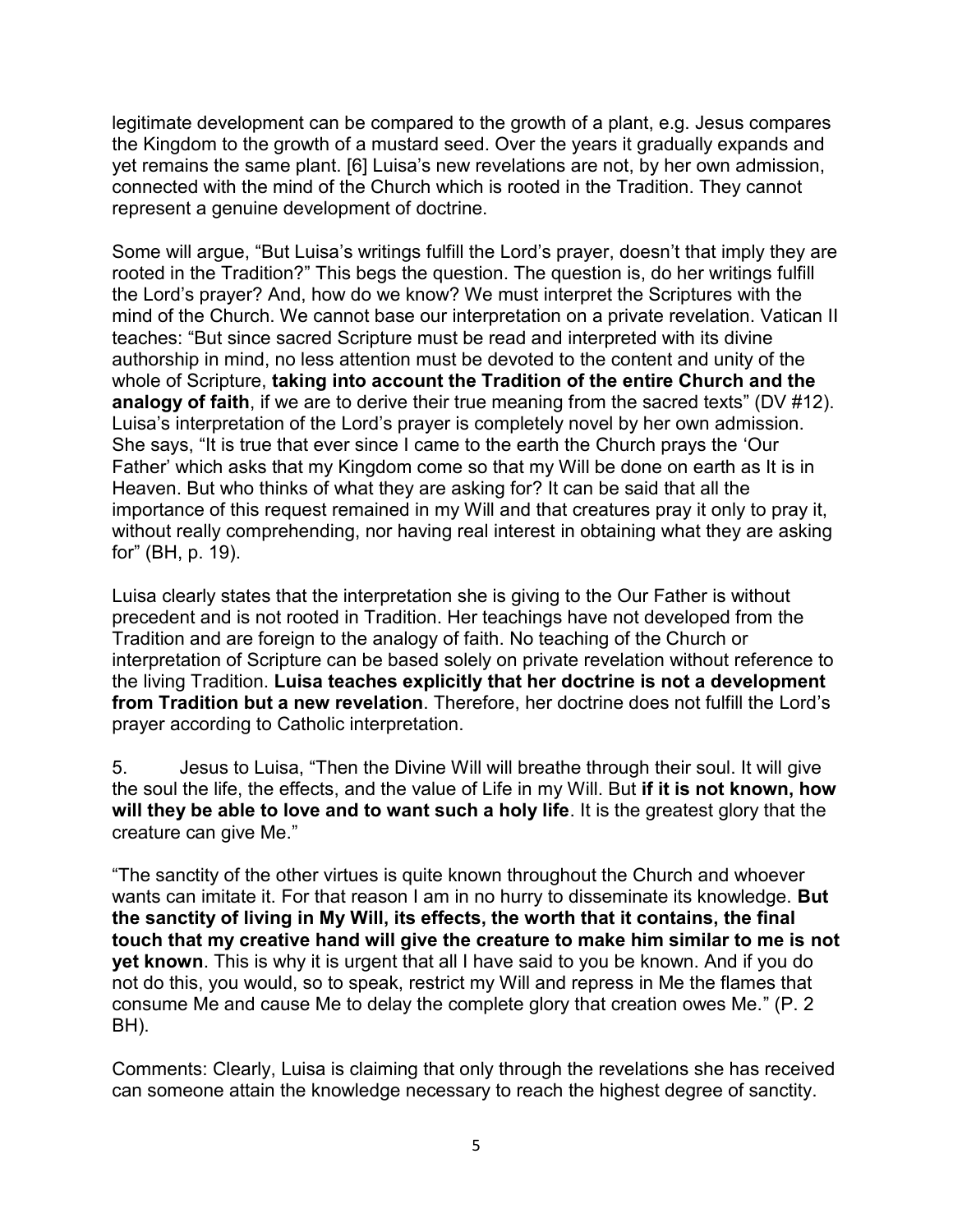Without her writings, this knowledge is simply unknown to the Church. The Church teaches otherwise: **"Everything we need for holiness and increase in faith has been handed on from the Apostles 'once and for all' (cf. Jude 3): What was handed on by the apostles comprises everything that serves to make the People of God live their lives in holiness and increase their faith."** *DV* 8.

6. Jesus to Luisa: "My daughter, my Will is the Sanctity of Sanctities. Therefore, the soul that does my Will **according to the perfection that I teach you**, that is, on earth as It is in Heaven, no matter how little, unknown, or ignorant she my be, **she will surpass all the other Saints** despite their prodigies, striking conversions and miracles. Moreover, the souls who do my Will, **as in my Third 'Fiat,'** are the queens; and all the others are as if they were at their service. The souls that do my Will **in this manner** appear as though they do nothing, yet they do everything. Because by remaining in my Will they act divinely, secretly and in a surpassing way. Such souls are the lights that illuminate, winds that purify, fire that burns, miracles that make miracles occur because it is in these souls that the power to perform them resides. Whereas those doing the miracles are only channels" (BH, p. 38).

Comments: Luisa is very clear in saying that with her "Third Fiat" a new way of doing God's will is opened to the Church. Her new way allows us to surpass all the other saints in holiness.

Without this "revelation," the teachings and Sacraments of the Church as they have come to us through Scripture and Tradition are inept to bring us to the level of sanctification God desires us to have. If we want to attain the highest levels of sanctity we must adhere to this private revelation. This is not Catholic teaching.

7. Jesus to Luisa: "With three FIAT's I will complete the work of sanctification in man. . . . The generations will not cease until my Will reigns on earth. My Redemptive FIAT will interpose itself between the Creative FIAT and the Sanctifying FIAT. They will entwine, all three together, and **bring to fulfillment the sanctification of man**. The Third FIAT (i.e. Luisa's) will give creatures such grace that they will return almost to their original state. Only when I have seen man as he emerged from Me, will my work be complete. Then will I enjoy perpetual repose in this, my last FIAT. Only the Life of my Will shall return man anew to his original state. Therefore, be attentive and together with Me, help Me accomplish the sanctification of creatures." (P. 125, BH).

Comments: Again Luisa claims that without this private revelation the redemption remains incomplete and we cannot understand the full meaning of creation. According to the *Catechism of the Catholic Church*, para. 67 cited above (p. 3, #4), even approved private revelations cannot add to the deposit of faith. Based on this fact, the following criteria for judging a private revelation can be given: **the teaching given in any private revelation must be demonstrable from Scripture and Tradition** *apart from* **any reference to the private revelation itself**. In other words, the deposit of faith, "everything we need for holiness and increase of faith," can stand on its own without any private revelation; this is the teaching of the Church. Luisa's revelations cannot be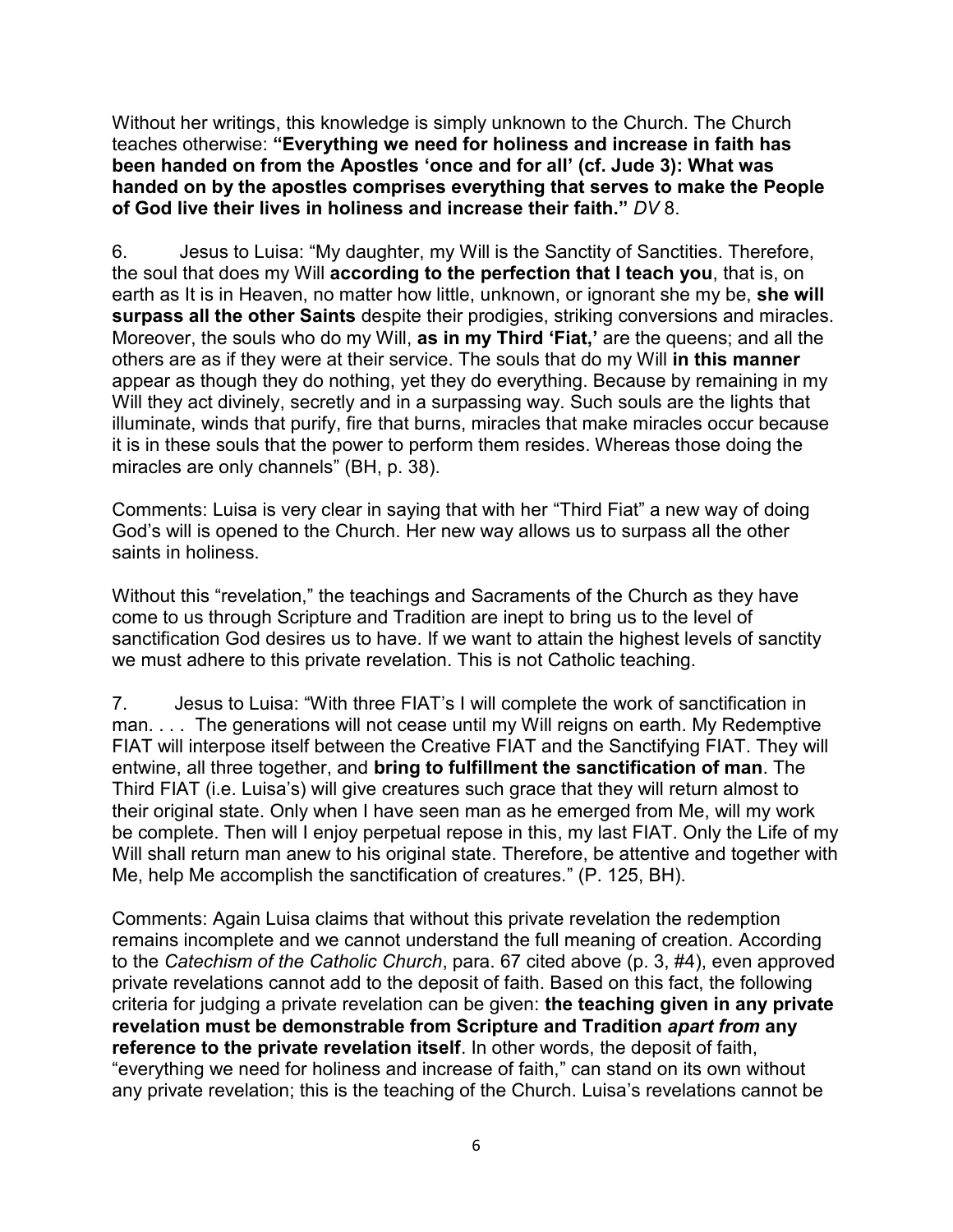accepted because they attempt to add to the deposit of faith. Where in the Tradition, for example, do we have the teaching that a third Fiat would be necessary to bring our sanctification and redemption to completion? This is not only absent from the deposit of faith, it contradicts it!

John Paul II while visiting Fatima demonstrated how the teachings of private revelations must meet the criteria of being already present in Tradition. He said,

"The Church has always taught and continues to proclaim that God's revelation was brought to completion in Jesus Christ, who is the fullness of that revelation, and that "no new public revelation is to be expected before the glorious manifestation of our Lord" (*Dei Verbum*, 4). The Church *evaluates* and *judges* private revelations by the criterion of conformity with that single public Revelation. If the Church has accepted the message of Fatima, it is above all because that message contains *a truth and a call* whose basic content is *the truth and the call of the Gospel* itself." [7]

8. Jesus to Luisa: "This is the Supreme Unity. There also exists the poor and lowly union in which the soul is resigned to my Will. Yes, but such a soul does not see my dispositions as her own, as her life. Neither is she happy in my Will; nor does she lose her will in Mine. I see that one, yes; but she does not manage to enamor Me. Nor does she cause Me to become enchanted with love for her, as happens with the one who lives in the Supreme Unity." (BH, p. 38).

Comments: Luisa claims that Jesus has revealed to her a new way of achieving "Supreme Unity" with God. All the saints that lived before she made her "Third Fiat" could only achieve "the poor and lowly union in which the soul is resigned to my [God's] Will." Thus, St. Joseph, St. Francis, St. John of the Cross, etc..., only achieved a "poor and lowly union" with God; whereas, through Luisa's "Fiat" and through her writings, those who are alive today can achieve a much more sublime "Supreme Unity" with God. This teaching obviously does not come to us from the Apostles.

St. Thomas Aquinas accurately portrays the Tradition with respect to the possibility of the coming of a "new era" before the Second Coming. He says, "there is a threefold state of mankind; the first was under the Old Law; the second is that of the New Law; the third will take place not in this life, but in heaven." Furthermore, he says, "**we are not to look forward to a state wherein man is to possess the grace of the Holy Ghost more perfectly than he has possessed it hitherto**, especially the apostles who 'received the firstfruits of the Spirit, i.e. sooner and more abundantly than others . . .'" (*Summa Theologiae,* I-II, 106).

9. Jesus to Luisa: "…in my All-Seeingness I see that **these writings will be for my church as a new sun that will rise in her midst**. And men, attracted by its radiation light, will strive to transform themselves into this light to become spiritualized and divinized, thereby, renewing the Church, they shall transform the face of the earth." (p. 3,4 BH).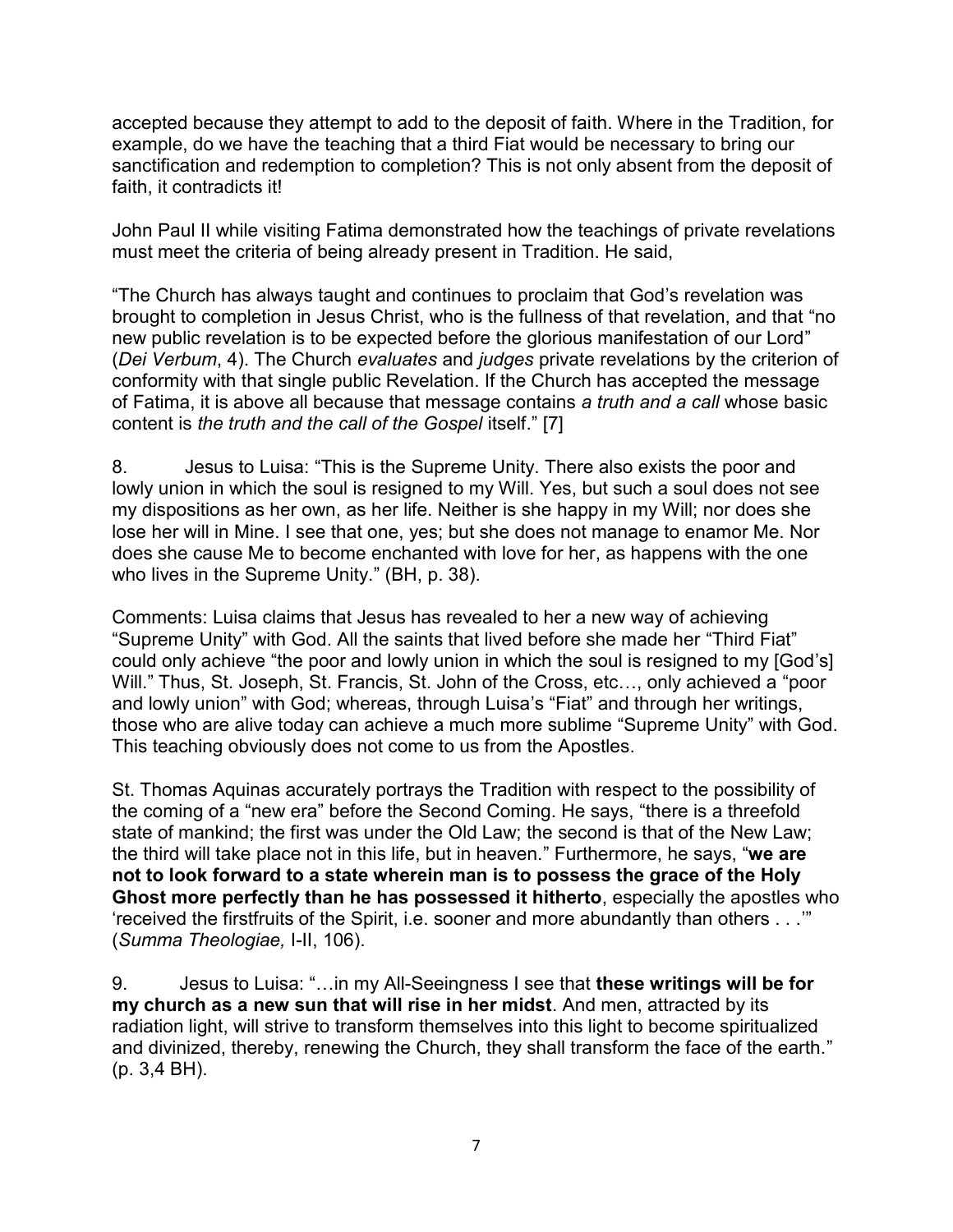10. Jesus to Luisa: "**These revelations** regarding my Volition will be as a balm to heal the wounds produced by the human will. Whoever has the benefit of **this knowledge** will feel the flow of a new life of light, of grace and of strength to fulfill my Will in everything…. My daughter, the Kingdom of my Will is invincible. **In these writings I have placed superabundant light, grace and attraction to make my kingdom victorious. To the extent that these writings become known**, they will wage a sweet battle against the human will and will win." (P 16, BH).

11. Luisa to Jesus: "By living in this Divine Volition, the soul is clothed in a light similar to the light of the One in Whom she lives. And **even in Heaven she will shine more brightly than the others** and will be for the very Saints the cause of Greater glory." (p. 23).

"I [Luisa], upon hearing this, said to myself: 'Soon He will say that his Will is more than Sacramental Communion Itself." Then He immediately added: 'Right! Right! Because Sacramental Communion lasts a few minutes. It is temporary. My Will, on the other hand, is perennial Communion…. That is why **I want so badly for my creatures to take my Will. This is what matters most to Me**, what interests Me most. And **nothing else interests Me so much**, not even the most holy things. Only when I obtain that the soul live on my Will do I feel triumphant, because **in this is contained the greatest good there can be in Heaven and on earth**." (p. 36-37. BH).

Comments: Here, Luisa claims Jesus told her that God's greatest desire is that we adhere to this private revelation and so enter into the Divine Will. The Church *cannot* make this teaching her own because she cannot obligate the faithful to adhere to private revelations. For example, the Pope could not embrace Luisa's writings and pronounce: "God's greatest desire is that all the faithful embrace Luisa's private revelations." The following excerpt from Poulain's classic book puts private revelations in their proper perspective:

"With regard to the special revelations that have been made to the saints, belief in them is not required by the Church even when she approves them. . . . 'It matters little' (says Melchior Cano) 'whether or not one believes in St. Bridget's revelations or those of other saints, these things have nothing to do with faith' (*De locis theologicis,* Book XII, ch. iii).

"Benedict XIV is quite clear with regard to this question. 'What is to be said of those private revelations which the Apostolic See has *approved* of, those of the Blessed Hildegard [which were approved in part by Eugene III], of St. Bridget [by Boniface IX], and of St. Catherine of Siena [by Gregory XI]? We have already said that those revelations, although approved of, ought not to, and cannot, receive from us any assent of Catholic, but only of *human faith*, according to the rules of prudence , according to which the aforesaid revelations are *probable,* and *piously to be believed* [*probabiles et pie credibles*]' (*De canon.*, Book III, ch. Liii, No. 15; Book II, ch. Xxxii, No. II. Eng. trans.: *Benedict XIV on Heroic Virtue,* Vol. III, ch. xiv).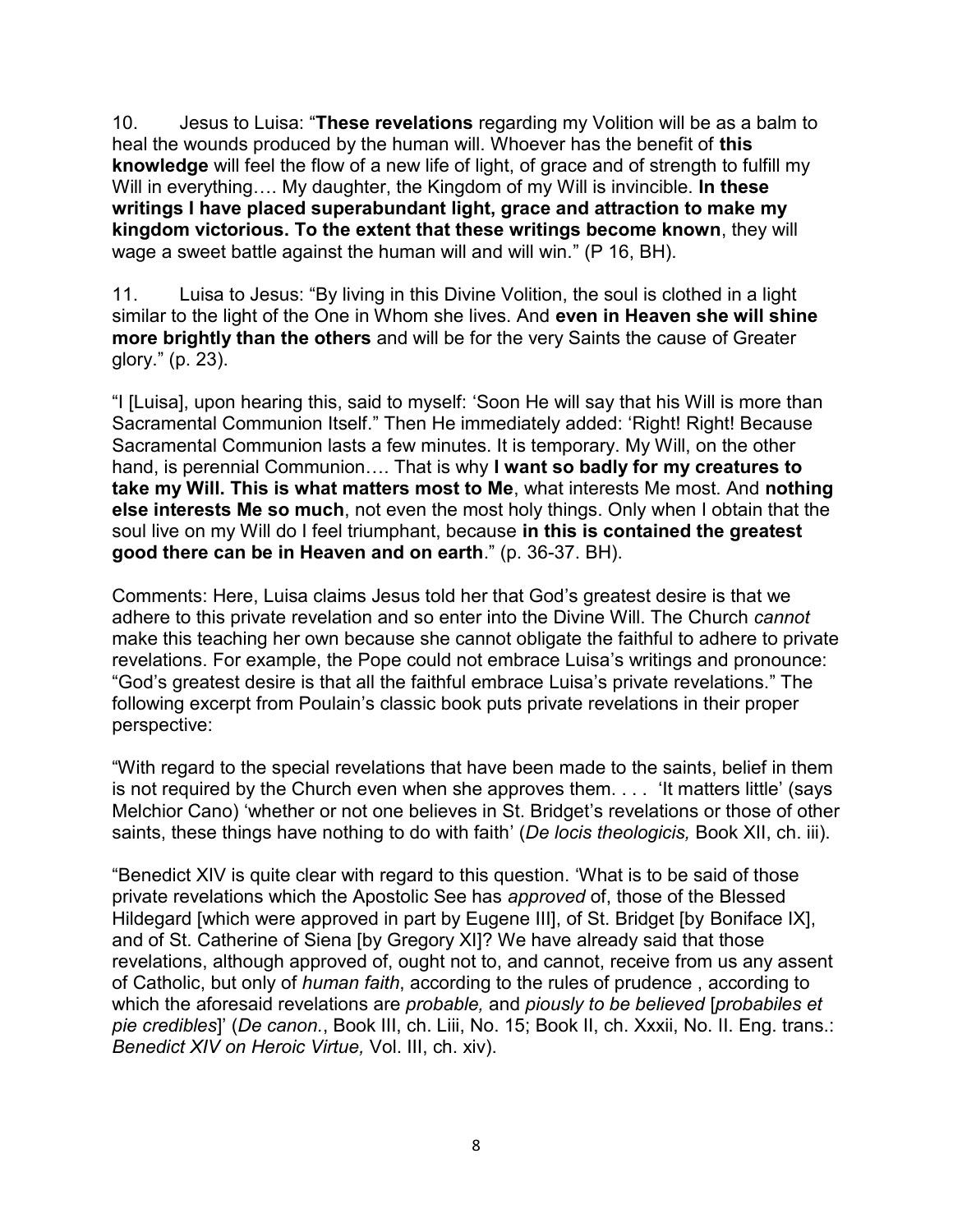"Cardinal Pitra says the same: 'Everyone knows that we are fully at liberty to believe or not to believe in private revelations, even those most worthy of credence. Even when the Church *approves* them, they are merely received as *probable,* and not as indubitable. They are not to be used as *deciding questions* of history, natural philosophy, philosophy, or theology which are matters of controversy between the Doctors. It is quite permissible to differ from these revelations, even when approved, if we are relying upon solid reasons, and especially if the contrary doctrine is proved by unimpeachable documents and definite experience.' (Book on St. Hildegard, p. xvi)." [8]

Jesus is allegedly saying through Luisa that to live according to her revelations is the "greatest good there can be in Heaven and on earth." Furthermore, the gift of the Divine Will, which can only be understood and received through Luisa's 'revelations', **surpasses the Eucharist as an efficacious source of spiritual growth!!** [cf. Also citation #13 below]. If this is true, we can no longer say that the Eucharist is the source and summit of the spiritual life. The Second Vatican Council contradicts Luisa:

"Nevertheless **the liturgy is the summit toward which the activity of the Church is directed; at the same time it is the font from which all her power flows**. . . . **From the liturgy**, therefore, and **especially from the Eucharist**, as from a font, grace is poured forth upon us; and **the sanctification of men in Christ and the glorification of God**, to which all other activities of the Church are directed as toward their end, **is achieved in the most efficacious possible way.**" (SC, para. 10).

In summary, Luisa's writings claim to complete and surpass the revelation we have received from the Apostles. She also claims that apart from her revelations, the Sacraments and Tradition of the Church are inept to bring the faithful to the highest degree of sanctification which God strongly wills for all His children. The Church teaches that **everything we need for holiness and increase in faith has been handed on from the Apostles "once and for all' (cf. Jude 3)**. Luisa explicitly denies that her doctrine has developed from the Tradition, rather, she insists that it is a new revelation to be given to the whole Church. If Luisa's writings are true we will have to amend the First Eucharistic Prayer: ". . . We offer them [the gifts] for all who hold and teach the Catholic faith that comes to us from the Apostles . . . *and Luisa*."

[3] Ibid., para. 9.

[4]*The Catechism of the Catholic Church*, # 67. [1]

<sup>[1]</sup>Vatican Council II, Dogmatic Constitution on Divine Revelation (*Dei Verbum*), para. 4.

<sup>[2]</sup> Ibid., para. 8.